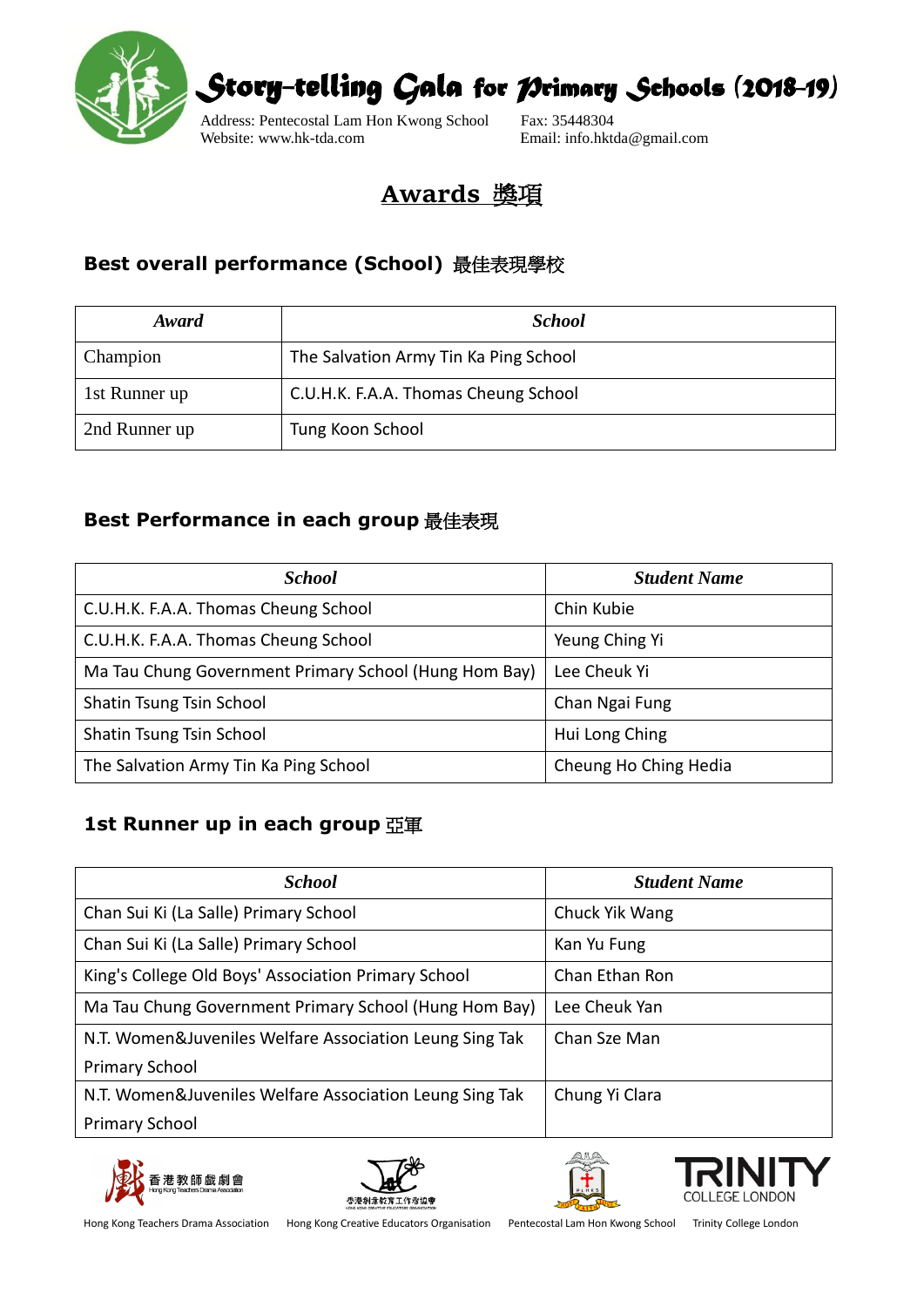

Address: Pentecostal Lam Hon Kwong School Fax: 35448304<br>Website: www.hk-tda.com Email: info.hkt

Email: info.hktda@gmail.com

#### **2nd Runner up in each group** 季軍

| <b>School</b>                                       | <b>Student Name</b>        |
|-----------------------------------------------------|----------------------------|
| Chan Sui Ki (La Salle) Primary School               | Chan Kai Long Anson        |
| Chan Sui Ki (La Salle) Primary School               | <b>Wong Tsz</b>            |
| <b>Evangel College</b>                              | Andrea Lee Yeuk Ki         |
| <b>Evangel College</b>                              | Joyce Ng Ka Wing           |
| King's College Old Boys' Association Primary School | Chen Kaiquan               |
| The Salvation Army Tin Ka Ping School               | Cheung Pui Kwan Alison     |
| The Salvation Army Tin Ka Ping School               | Cheung Yue Yuet Margo      |
| The Salvation Army Tin Ka Ping School               | Shek Wing Yan              |
| The Salvation Army Tin Ka Ping School               | Yu Xin Wei                 |
| Yaumati Kaifong Association School                  | Mirandilla Harvey Nathan H |

### **Certificate of Honour** 榮譽證書

| <b>School</b>                                   | <b>Student Name</b>    |
|-------------------------------------------------|------------------------|
| C.U.H.K. F.A.A. Thomas Cheung School            | Chin Kubie             |
| C.U.H.K. F.A.A. Thomas Cheung School            | Ho Ka Yee              |
| C.U.H.K. F.A.A. Thomas Cheung School            | Lam Yik Man            |
| C.U.H.K. F.A.A. Thomas Cheung School            | Yeung Ching Yi         |
| Chan Sui Ki (La Salle) Primary School           | Chan Kai Long Anson    |
| Chan Sui Ki (La Salle) Primary School           | Chuck Yik Wang         |
| Chan Sui Ki (La Salle) Primary School           | Kan Yu Fung            |
| Chan Sui Ki (La Salle) Primary School           | Wong Tsz               |
| Evangel College                                 | Andrea Lee Yeuk Ki     |
| <b>Evangel College</b>                          | Eunice Cheung Sum Yuet |
| <b>Evangel College</b>                          | Joyce Ng Ka Wing       |
| <b>Evangel College</b>                          | Kylie So Ka Yu         |
| Fung Kai Innovative School                      | Li Shihan              |
| Fung Kai Innovative School                      | Xu King Yi             |
| Ho Lap Primary School sponsored by Sik Sik Yuen | Lau Wing Lam           |







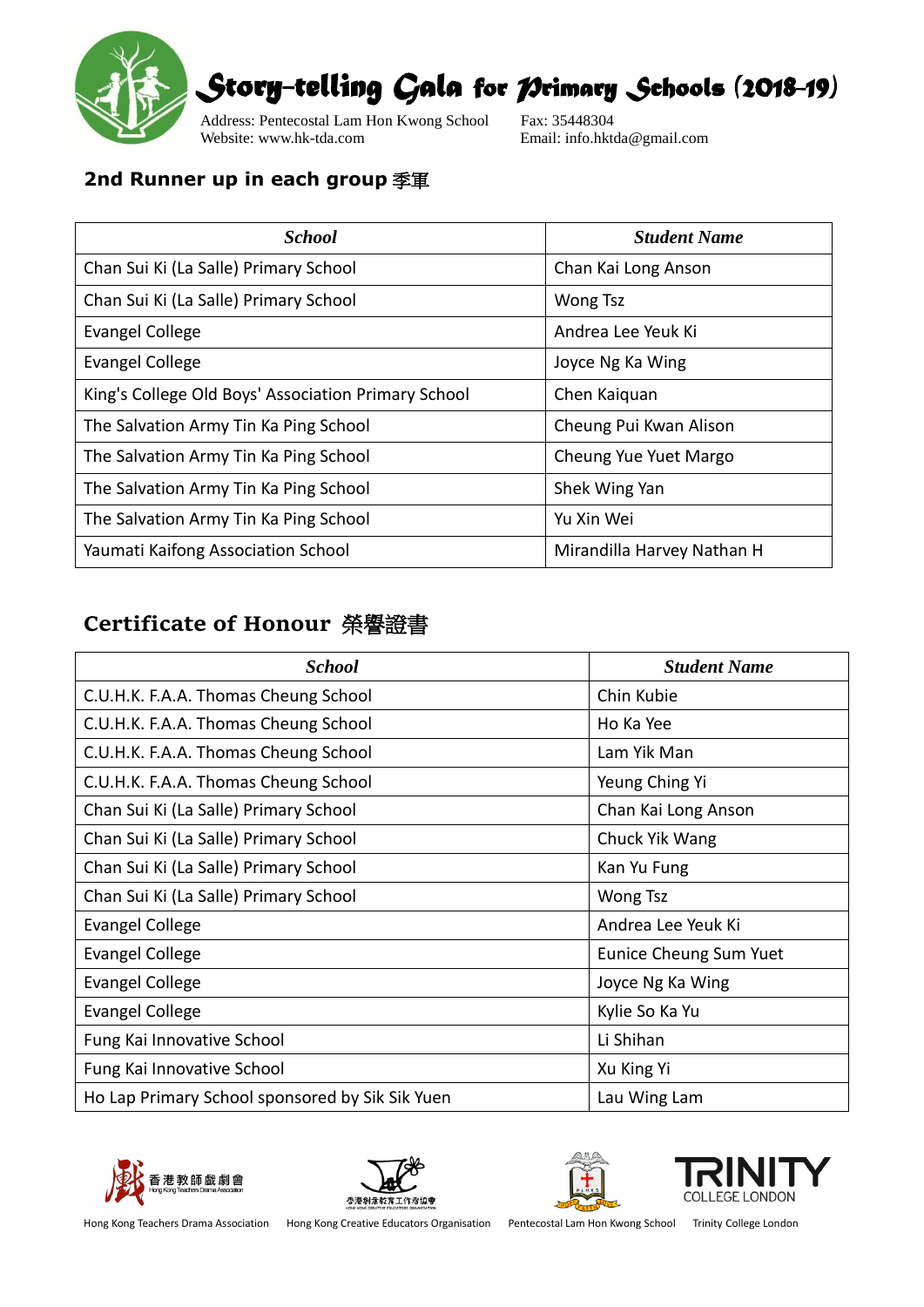

Address: Pentecostal Lam Hon Kwong School Fax: 35448304<br>Website: www.hk-tda.com Email: info.hkt

Email: info.hktda@gmail.com

| Ho Lap Primary School sponsored by Sik Sik Yuen         | Lin Wai Yuen               |
|---------------------------------------------------------|----------------------------|
| <b>KWWC Li Ping Memorial School</b>                     | Asghar Anaum Ali           |
| <b>KWWC Li Ping Memorial School</b>                     | Lo Tsz Ting                |
| Lutheran Tsang Shing Siu Leun School                    | Cheung Bui Yee             |
| Lutheran Tsang Shing Siu Leun School                    | Sin Issac                  |
| Ma Tau Chung Government Primary School (Hung Hom Bay)   | Lee Cheuk Yan              |
| Ma Tau Chung Government Primary School (Hung Hom Bay)   | Lee Cheuk Yi               |
| N.T. Women&Juveniles Welfare Association Leung Sing Tak | Chan Sze Man               |
| <b>Primary School</b>                                   |                            |
| N.T. Women&Juveniles Welfare Association Leung Sing Tak | Chung Yi Clara             |
| <b>Primary School</b>                                   |                            |
| Shatin Tsung Tsin School                                | Chan Ngai Fung             |
| Shatin Tsung Tsin School                                | Cheung Megan Sze Yiu       |
| Shatin Tsung Tsin School                                | Hui Long Ching             |
| Shatin Tsung Tsin School                                | Wong Yi Ching              |
| The Salvation Army Tin Ka Ping School                   | Au Tin Yan                 |
| The Salvation Army Tin Ka Ping School                   | Cheung Ho Ching Hedia      |
| The Salvation Army Tin Ka Ping School                   | Cheung Pui Kwan Alison     |
| The Salvation Army Tin Ka Ping School                   | Cheung Yue Yuet Margo      |
| The Salvation Army Tin Ka Ping School                   | Shek Wing Yan              |
| The Salvation Army Tin Ka Ping School                   | Yu Xin Wei                 |
| The Salvation Army Tin Ka Ping School                   | Yu Xinwei                  |
| Tung Koon School                                        | Liang Chi Ching            |
| Tung Koon School                                        | Lin Tsz Hei                |
| Tung Koon School                                        | Tin Sze Nga                |
| Tung Koon School                                        | Ye Ting Ho Hugo            |
| Tung Koon School                                        | Yuen Lok Tung Varnika      |
| Tung Koon School                                        | Zhang Chak Hang            |
| Yaumati Kaifong Association School                      | Mirandilla Harvey Nathan H |







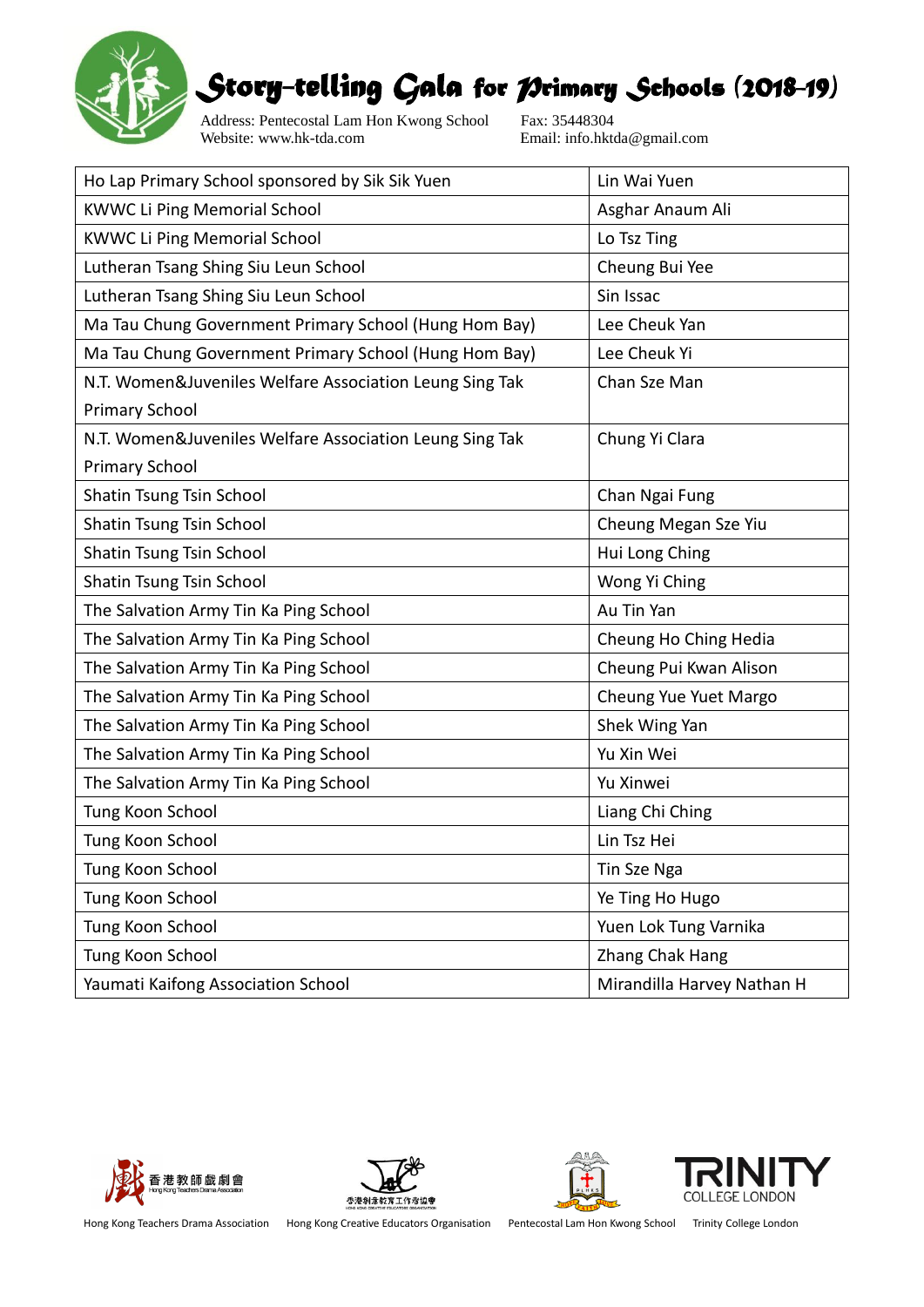

Address: Pentecostal Lam Hon Kwong School Fax: 35448304<br>Website: www.hk-tda.com Email: info.hkt

Email: info.hktda@gmail.com

### **Certificate of Merit** 優良證書

| <b>School</b>                                           | <b>Student Name</b>  |
|---------------------------------------------------------|----------------------|
| C.C.C. Mong Wong Far Yok Memorial Primary School        | Maggie Meng          |
| C.U.H.K. F.A.A. Thomas Cheung School                    | Chung Cheuk Nam      |
| C.U.H.K. F.A.A. Thomas Cheung School                    | Lee Pak Kit          |
| C.U.H.K. F.A.A. Thomas Cheung School                    | Lum Wai Ki           |
| C.U.H.K. F.A.A. Thomas Cheung School                    | Wai Ka Sin           |
| C.U.H.K. F.A.A. Thomas Cheung School                    | Wong Hoi Ching       |
| C.U.H.K. F.A.A. Thomas Cheung School                    | Zeng Sheung Yee      |
| Chan Sui Ki (La Salle) Primary School                   | Wong Pak Hei         |
| Chan Sui Ki (La Salle) Primary School                   | Woo Hin Chun         |
| Delia (Man Kiu) English Primary School                  | Chan Sum Yu          |
| Fung Kai Innovative School                              | Chen Ching Lui       |
| Fung Kai Innovative School                              | Koo Pearl Keru       |
| Fung Kai Innovative School                              | Wang Yui Ting        |
| Fung Kai Innovative School                              | Zhao Tsz Ho Johnny   |
| King's College Old Boys' Association Primary School     | Chan Ethan Ron       |
| King's College Old Boys' Association Primary School     | Chen Kaiquan         |
| King's College Old Boys' Association Primary School     | Dai Changjun         |
| King's College Old Boys' Association Primary School     | <b>Wang Russell</b>  |
| King's College Old Boys' Association Primary School     | Yu Yui Sze           |
| King's College Old Boys Association Primary School No.2 | Chan Bo Kuen         |
| King's College Old Boys Association Primary School No.2 | Chan Kwun Ip, Adam   |
| King's College Old Boys Association Primary School No.2 | Lee Ho Wai           |
| King's College Old Boys Association Primary School No.2 | Leung Ka Chai        |
| <b>KWWC Li Ping Memorial School</b>                     | Leung Ka Wai         |
| <b>KWWC Li Ping Memorial School</b>                     | Ma Man Hin           |
| <b>KWWC Li Ping Memorial School</b>                     | Ma Wing Sze          |
| <b>KWWC Li Ping Memorial School</b>                     | Tse Sheung Chi       |
| Lutheran Tsang Shing Siu Leun School                    | Leung Sophia Yan Lok |
| N.T. Women&Juveniles Welfare Association Leung Sing Tak | <b>Guo Jia Ying</b>  |
| <b>Primary School</b>                                   |                      |







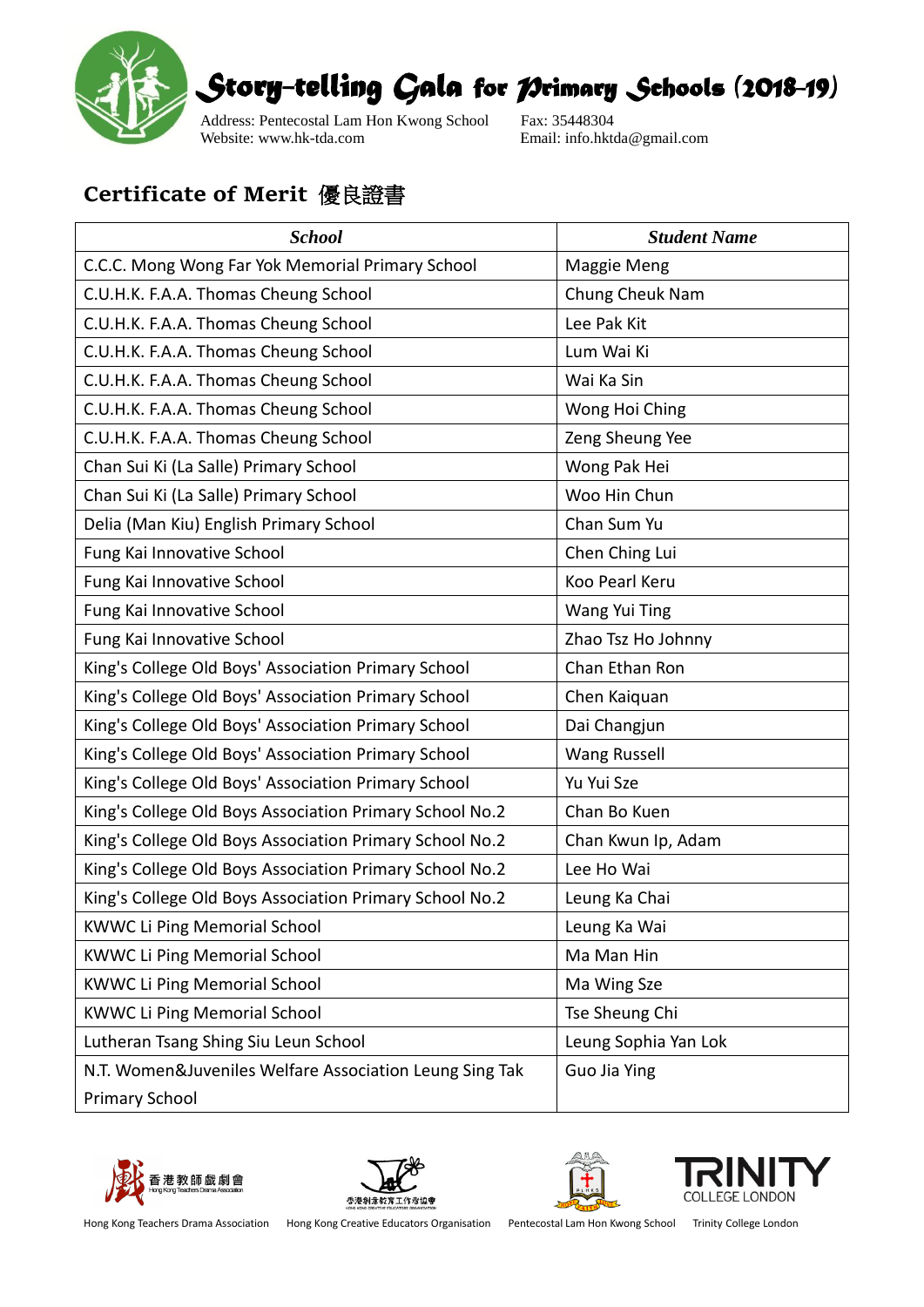

Address: Pentecostal Lam Hon Kwong School Fax: 35448304<br>Website: www.hk-tda.com Email: info.hkt

Email: info.hktda@gmail.com

| N.T. Women&Juveniles Welfare Association Leung Sing Tak | Tsai Yun Wa                |
|---------------------------------------------------------|----------------------------|
| <b>Primary School</b>                                   |                            |
| Pentecostal Yu Leung Fat Primary School                 | Chan Sze Yu                |
| Pentecostal Yu Leung Fat Primary School                 | Law Ka Yin                 |
| Pentecostal Yu Leung Fat Primary School                 | Lee Kit Sum                |
| Pentecostal Yu Leung Fat Primary School                 | Tsang Kin Yu               |
| Shatin Tsung Tsin School                                | Au Yeung Kai Ho Jay        |
| Shatin Tsung Tsin School                                | Lau Tsz Wai                |
| Shatin Tsung Tsin School                                | Lo Man Lok Issac           |
| <b>SKH Holy Spirit Primary School</b>                   | Chan Long                  |
| <b>SKH Holy Spirit Primary School</b>                   | Qi Man Fei                 |
| South Yuen Long Government Primary School               | Cheung Ka Suen             |
| South Yuen Long Government Primary School               | Lee Yeuk Huen              |
| South Yuen Long Government Primary School               | Lei Tsz Him Justin         |
| South Yuen Long Government Primary School               | Li Pui Ling                |
| The Salvation Army Tin Ka Ping School                   | Tsui Yung Wai              |
| Toi Shan Association Primary School                     | Ao Ziqi                    |
| Toi Shan Association Primary School                     | Fan Tsz Ki                 |
| Toi Shan Association Primary School                     | Lau Yin Tung               |
| Toi Shan Association Primary School                     | Wang Lai Ip                |
| Toi Shan Association Primary School                     | Yang Cheuk Wing            |
| Toi Shan Association Primary School                     | Yeung Suet Yi              |
| Toi Shan Association Primary School                     | Yueh Ching Yan             |
| Toi Shan Association Primary School                     | Zhao Chi Yee               |
| Tung Koon School                                        | Huang Xinyuan              |
| Tung Koon School                                        | Huang Yu Shen Eason        |
| Tung Koon School                                        | Mai Ho Yan                 |
| Yaumati Kaifong Association School                      | Franco Derek Clarence Asis |

### **Certificate of Proficiency** 良好證書

| School                                                | <b>Student Name</b> |
|-------------------------------------------------------|---------------------|
| Ma Tau Chung Government Primary School (Hung Hom Bay) | Hung Tsz Wan        |